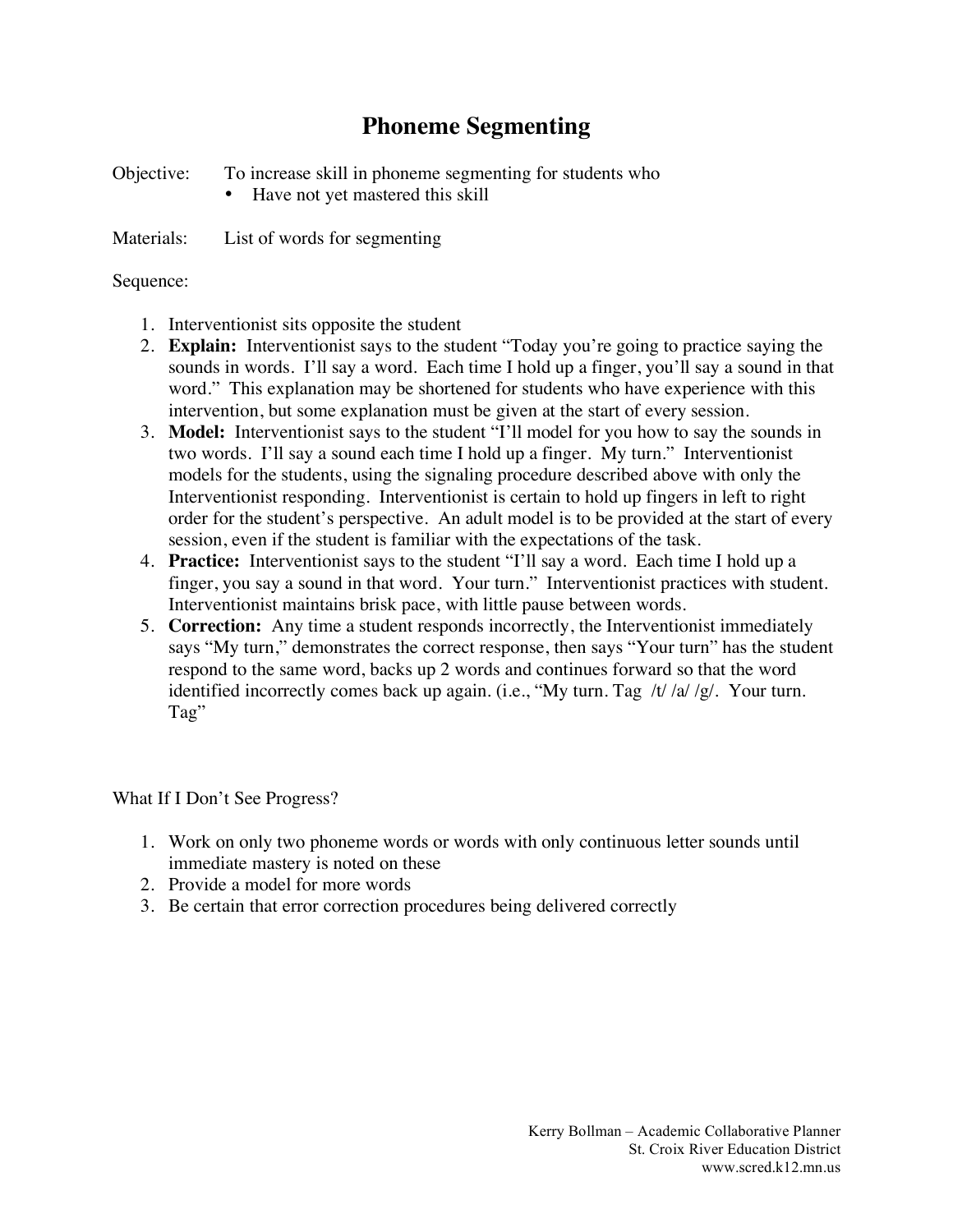## **Phoneme Segmenting** Intervention Integrity Observation Checklist

Student Name: Grade Level of Student:

Interventionist Name: Date of Observation:

Observer Name:

| <b>INTERVENTION SEQUENCE</b>                                                        | <b>YES</b> | N <sub>C</sub> |
|-------------------------------------------------------------------------------------|------------|----------------|
| Interventionist has a list of words for segmenting                                  |            |                |
| Interventionist explains task to student at least briefly every session             |            |                |
| Interventionist models task with at least two words every session                   |            |                |
| Interventionist uses appropriate hand signaling during model                        |            |                |
| Interventionist hold up fingers in left to right order from student's perspective   |            |                |
| Interventionist initiates practice by repeating task directions                     |            |                |
| Interventionist uses appropriate hand signaling for each word during practice phase |            |                |
| Interventionist follows error correction procedure immediately for every error.     |            |                |
| Also mark "yes" if the student did not make any errors during the observed session. |            |                |
| Interventionist maintains brisk pace of presentation                                |            |                |

Additional Comments: